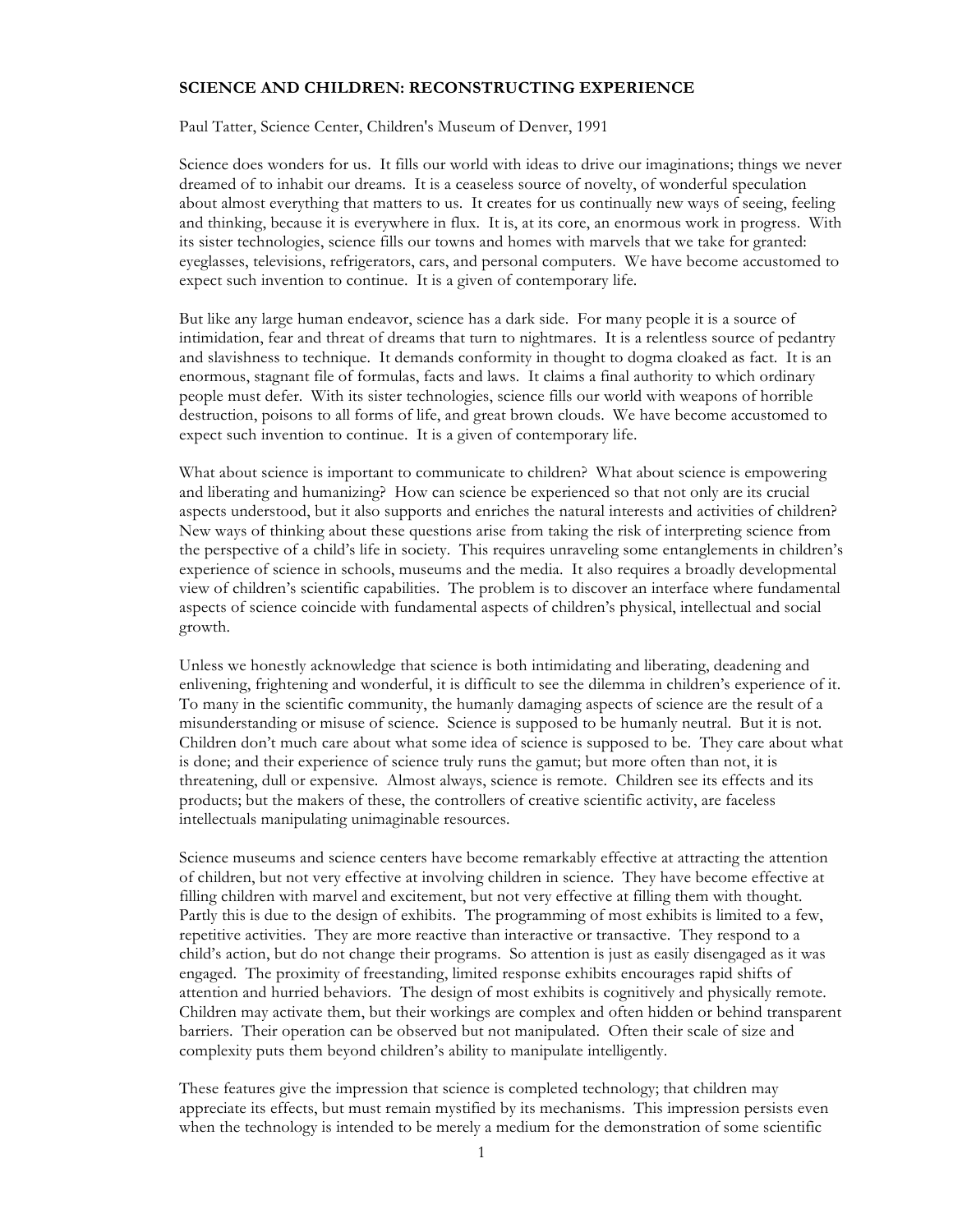principle or phenomenon. When the technology is not familiar or well understood, children have difficulty distinguishing qualities of the medium from the message. The attempt to make exhibits indestructible creates distance as well. Children are aware when design anticipates abuse, and frequently this encourages thoughtless, abusive behavior. The material of the exhibit is not incorporated into the ongoing interests and activities of the children. It remains a cognitively remote experience bite, outside the personalized structure of their comprehension.

Even in environments which are designed to support children's activities, science remains distant. In good schools children follow predictable, sequential procedures, duplicating activities which their predecessors have repeated every year before. Demonstrations are called experiments because the children do them. But very little about these activities is experimental. Children are aware that the outcomes are already known and predictable. They feel frustration or failure if their activity does not come out as expected. The pursuit of suggestion and alternative courses of action is severely restricted by rigid adherence to fixed procedures. Most unfortunately, this presentation of science as a procedure frequently discourages reflective thought, because its main concern is the direct application of a given method.

Teaching science as a process is a slogan whose utility has become distorted by its identification with procedure. While some aspects of science are characterized by procedures, there are other aspects which have no procedural regularities at all. From the perspective of children's development, the learning of scientific procedures, or of a scientific method, is not of much use in their construction of a scientific understanding of the world. The same can be said of other buzzwords in science education: hands-on, activity based, manipulative, discovery, inquiry, child centered, making learning fun, interactive. While each of these words point to some desirable characteristic of science education, they also lend themselves to interpretations so partial or so superficial as to actually obstruct the development of thought. They obscure the risks and uncertainties which must be accepted in scientific practice.

It is easy to forget that hands-on activities for children are often mindless. Manipulatives are often hopelessly abstract; manipulation can be meaningless. Unrelated factoids are discovered with no insight. Inquiry can be artificial, lacking personal interest. Child centeredness can turn in on itself, constricting the world, encouraging fruitless behavior. Making learning fun often makes it trivial or fleeting. Interaction is often merely reaction, precluding changes in the physical environment, other people or modes of activity.

But that is not all. Because of a cultural obsession with knowledge, science activities with children are almost always driven to make a point. They have as their goal or objective a measurable outcome, a memory bite, a fact or principle retained for recitation. There must in every case be an articulated lesson learned. So the process approaches to science education turn out to be disguised forms of learning science as established knowledge. They are child sensitive ways, humanly appealing ways, to facilitate the memory of facts and formulas. Not that this is unscientific. Some aspects of science are characterized by the need to remember much specialized information; there are other aspects for which whatever knowledge a person has is adequate. The presentation of science as knowledge can be even more effective than procedure at eliminating the opportunities for reflective thought, because its main concern is direct memorization of information. But from the perspective of children's development, the learning of scientific facts or principles is not of much use in their construction of a scientific understanding of the world.

It is often argued that these practices in science education are all distortions of science; that true science is characterized by the most desirable of human traits. So all sorts of people are criticized for misrepresenting the essence of science. But it would be more honest to acknowledge that science, as a human activity, is full of contradictions. The problem is not that teachers, school curricula, museum exhibits and the media miss the essence of science, but rather that science tolerates all these practices. It includes them. As an example of process, it frequently is said that science is a cooperative activity. But even children are aware that the practice of science is often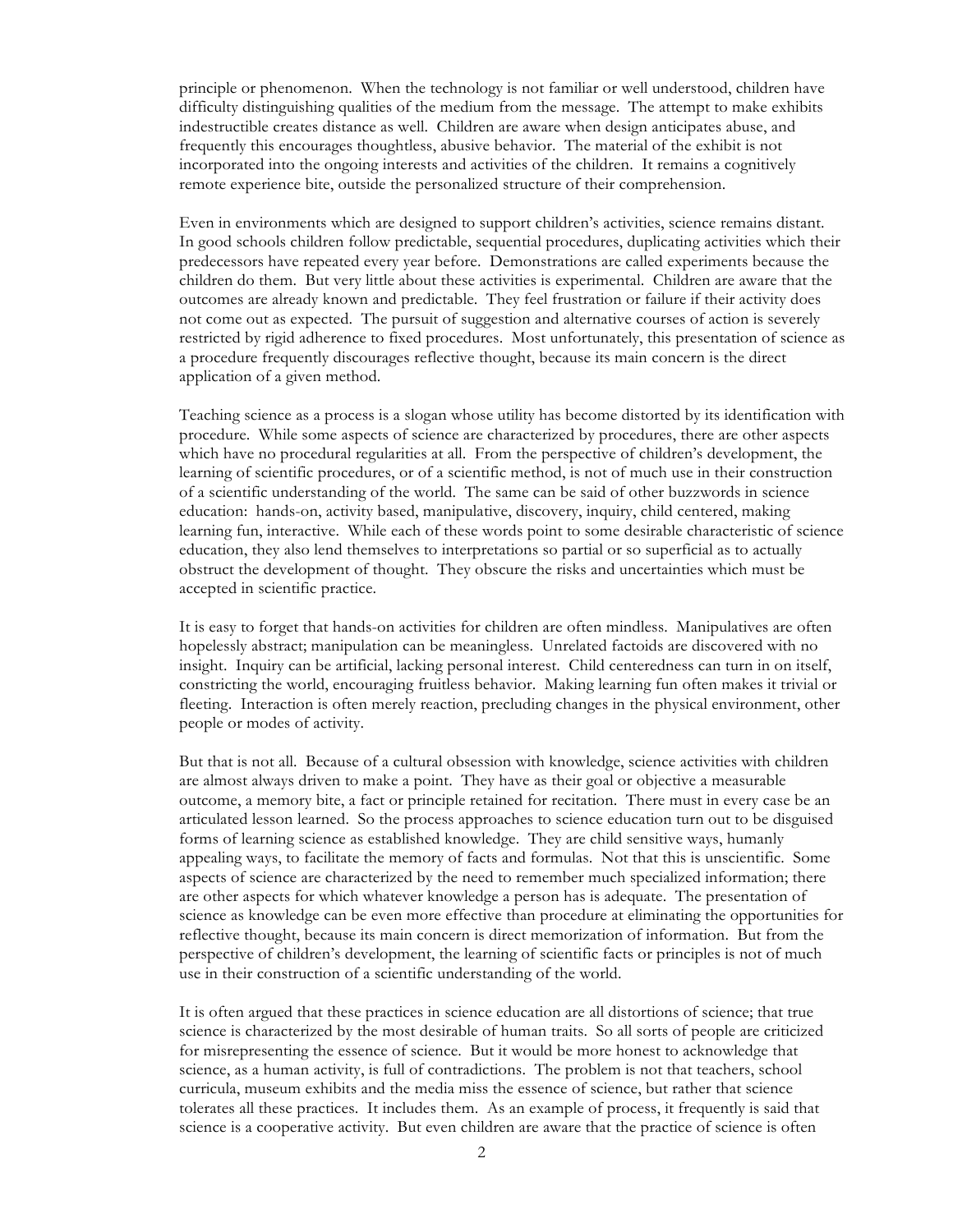ruthlessly competitive. Is it justified, then, to claim that science is essentially cooperative? Not at all. Science is as science does; especially to children. Science is both cooperative and competitive. Or as an example of knowledge, the concept of race is used by scientists in research and exposition. Yet there is a scientific perspective in which this idea has no credibility whatsoever. Is it warranted, then, to say that race is a scientific concept? It is and it is not.

It is not fruitful, for the education of children, to argue that science is essentially a kind of method, or a kind of knowledge. The useful question is not what is, essentially, science. This puts the focus in the wrong place. It usually results in characterizing science according to some of its most acceptable attributes, and then recommending that these be taught to children. But this misses entirely the developmental realities of children's lives. Children do not need an idealized version of what science could be or of what science has done, or of what some scientists might think, do and remember in some model situation. The useful question is to ask what aspects of science, in all of its messiness and contradictions, are of greatest value to children in the development of their own thought and behavior. Children are trying to construct and understand reality - to think - not to apply a method as they go through life or to acquire facts. Coincidentally, the experience of science is the experience of trying to make sense out of reality.

The construction of reality by children is a social process. This phenomenon is painfully neglected by contemporary educational thought. Research in cognitive development is usually interpreted and applied in an individual perspective, with regard to processes which occur for individual children. There is an inordinate concern for measurable and conclusive outcomes of learning. But these are cultural biases which misplace the liberating and educational functions of individualism and which exaggerate the need for simplicity and certainty. An individual perspective is a necessary constituent in understanding children's learning, but it is painfully narrow and partial.

Social processes are messy. Consider the dynamics in any family or group of children. There is continual interaction, misunderstanding, temporary agreement, backtracking, starting over, divergence, distraction, compromise, readjustment of perspectives or attitudes, vacillation between thought and feeling, reevaluation. Nothing is ever finally settled. New issues, new conclusions arise all the time. All social processes are works in progress. They may pause, but do not end. Children are aware of these attributes in constructing their understanding of the world, and for the most part they are comfortable with them. As they grow older, they learn from adults to be threatened by them. They learn to be uncomfortable with uncertainty and to feel anxiety from tentativeness.

The construction of reality by science also is a social process. There are many strong affinities between this aspect of science and the ways in which children develop their understanding of the world. Science depends on human transaction. It relies on collaboration for its materials, its ideas and in its activity. It relies on confrontation and conflict for regulation and adjustment of its ideas and activities. It requires communication. Whatever clarity there is in scientific thought has arisen from the need to communicate it to others, and from the anticipation of their responses. There is no internal logic, no imperative implicit in science, which compels careful exposition. This compulsion derives entirely from the social demands of a social learning process. The practice of science has made conscious and explicit a social process for learning through experience; a process which is unconscious and implicit for almost all children and for most adults.

This process is social in three ways. It communicates the personal experience of individuals to others. The communicative transaction makes the personal experience an interpersonal or shared experience, allowing others to think and to act on the basis of it. As others participate in developing the experience, its social nature is deepened, refining and elaborating its implications for further thought and action. These implications constitute its significance as learning. Secondly, the suggestions which arise in inference have their sources in social history. More than most cultural activities, science incorporates its past into its present. It is extraordinarily attentive to what has been done before. Furthermore, the suggestions are influenced not only by previous science, but also by all of the cultural and social experience people bring into the present from their personal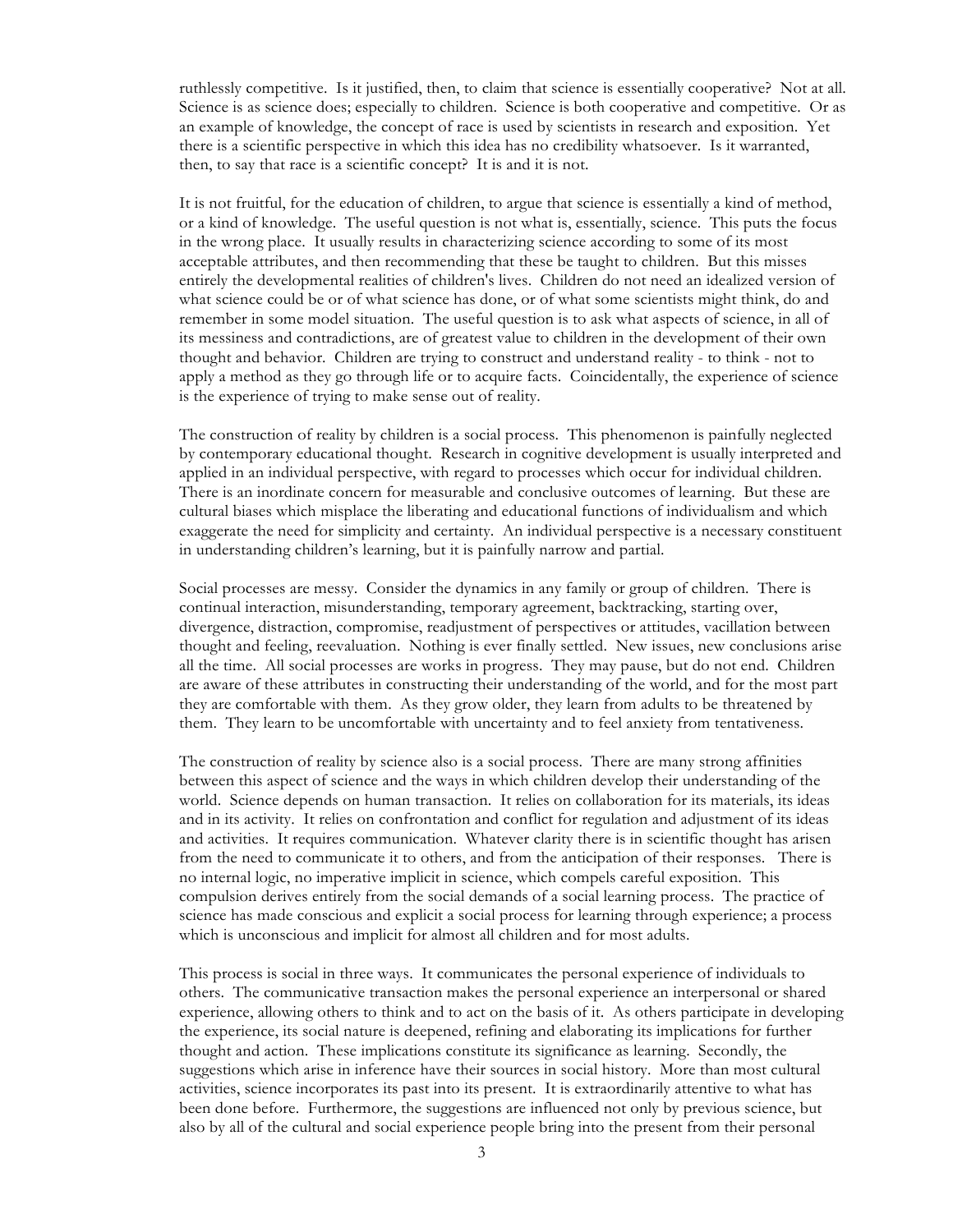lives. Thirdly, the ways in which individuals represent scientific experiences to themselves have social origins. The communicative practices and interpersonal behaviors of social learning are absorbed by individuals and become intrapersonal resources for the interpretation and guidance of further activity. The circular relationship, which communication creates between interpersonal and intrapersonal experiences, makes it difficult to distinguish between them; and for the purposes of scientific learning, it is not often useful to do so.

All three of these aspects of science depend on the social media of conventionalized behaviors or practices and conventionalized modes of representation. The set of behaviors or practices has evolved over time to allow science to continue as a social mode of learning. Pressures on science from other cultural forces, political and economic, have influenced and complicated scientific practices. They also have influenced the ways in which scientific learning is represented. Language as a social mode is subject to vast ranges of interpretation and misinterpretation. Although, science must ultimately use language to communicate, it has devised other communicative forms which are structural, like charts and tables, or visual, like maps, illustrations or graphs, in attempts to communicate more clearly. It is commonplace to use the metaphor that mathematics is the language of science. But of equal significance to the learning process for most people, especially for children, models may be a language of science.

Many scientific ideas are expressed in terms of material models or model systems. These provide strong advantages for learning. The structure and behavior of models may be articulated in many modes: linguistic, mathematical, kinesthetic, spatial, or with metaphors from other kinds of sensory and imaginative experiences. Because models can take physical forms, they can be manipulated physically as well as mentally. This feature makes them more accessible to a greater variety of personal perspectives than ideas expressed exclusively in linguistic or mathematical terms. It also makes them richer in implication and suggestiveness for further possibilities of thought and activity evoked through inference.

Some of this suggestive richness arises because models tolerate contradictions and ambiguities which would be intolerable to logical forms. Some arises because models are open to differences in life experiences across cultures, gender, age and social class. Some arises because the aesthetic qualities of models keep them from being merely instrumental, so they remain open to interpretation, to many uses or possible directions, often yet unknown. Models refer imagination to a human scale of objects or processes which can be seen or heard, touched and manipulated by unaided eyes, ears and hands. Models can be played with, freeing creative powers from the constrictive pressures of goals or motivations external to the play. Scientists use models for these reasons; so do children. Children's play depends on the creation and use of models of objects and models of transactions with objects, people and systems in the world. Children's games are models of activity. Children use these models to create, experiment with, evaluate and modify their constructions of reality.

As children try to engage and understand the world around them, they use many of the same attributes which are found in science. This is not because children are naturally scientific. It is because both science and children draw on similar aspects of social transaction in order to learn. Children do not differ from scientists because they lack a procedure for ascertaining fact, or because they lack knowledge. The differences between science and children are in the degrees to which certain aspects of social learning through experience are emphasized, formalized and made conscious. The differences in degree embrace a similarity in kind. Here is the interface where fundamental aspects of science coincide with fundamental aspects of children's development.

Children think. They think hard. They think carefully. A fundamental aspect of children's growth is the need to construct and understand reality: to think. Many adults do not see this often, because so much energy is put into creating conditions for shaping children's physical or emotional behavior. Comparatively little attention is given to creating conditions for the development of reflective thought. As a culture, we are not very good at this. We rarely create environments where children are free to think, because reflective thought has no predictable outcome, no known consequence, no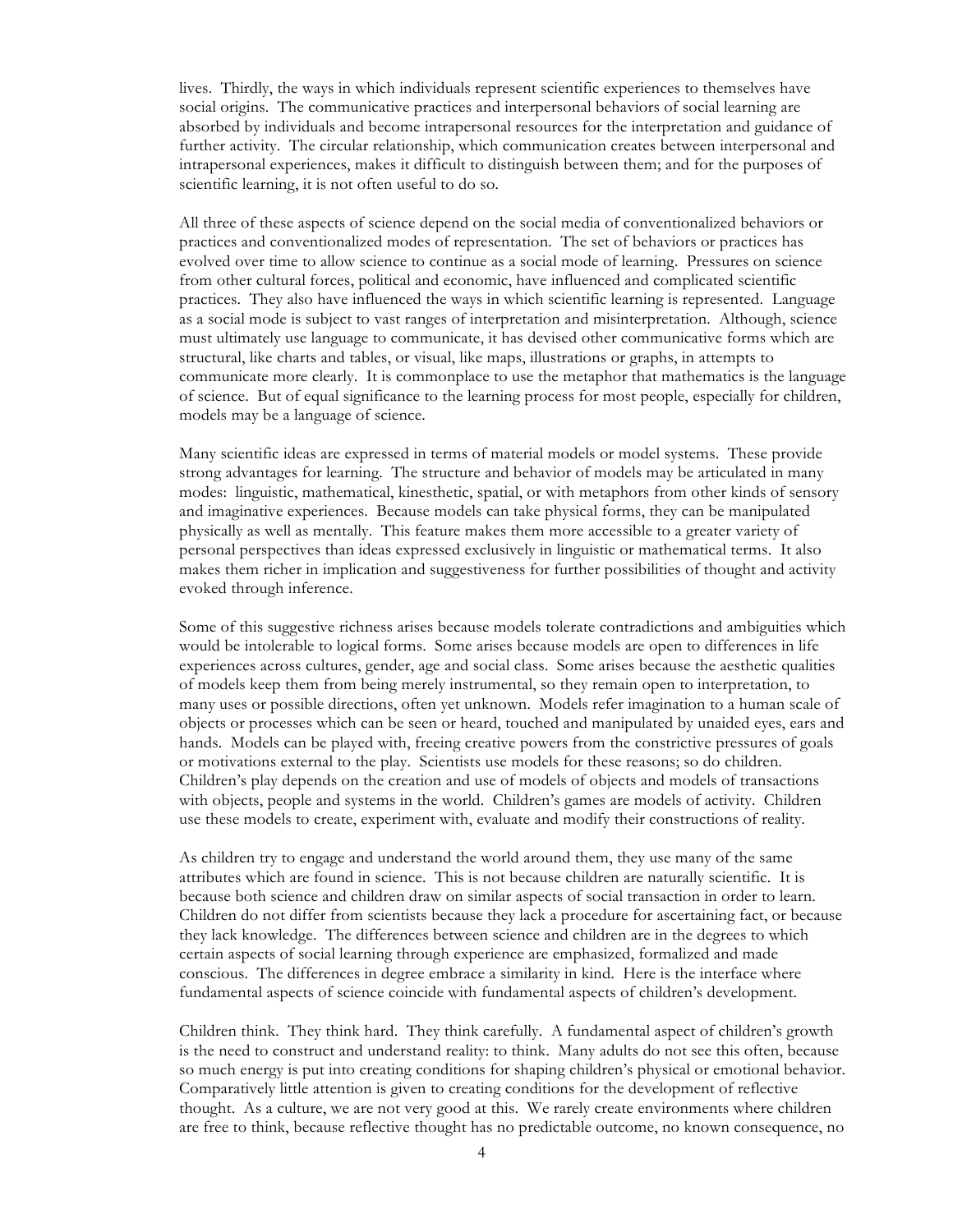inexorable line to a foreseen conclusion. Reflective thought, in fact, is incompatible with most widely held notions of education. Furthermore, the development of reflective thought requires nurture, not merely freedom. Environments which nurture reflective thought are difficult to create. They require the materials and colleagues for activity which generates problems and questions, while at the same time providing the opportunities and impetus to suspend that activity in order to consider qualities of the materials and interactions, suggestions, and alternative possibilities.

The stimuli for thought form a continuum in terms of the degree to which their material contents and ways of dealing with these are within or without everyday experience or everyday concerns. On one end are practical needs, the carrying out of familiar or necessary activities with familiar objects. In most cases practical activities evoke thought only when they are interrupted or frustrated by some unforeseen circumstance. Toward the middle of the continuum, curiosity is a stimulus, for which the materials or objects may be familiar, but the notice of them or the purpose of thought is not for the sake of an immediate or practical need. Thought also may be evoked by curiosity when the ways of dealing with contents are familiar, but the materials are not. On the other end, thought may be stimulated by intellectual problems for which neither the material contents nor the ways of dealing with them are common in daily life. All of these stimuli, along the entire continuum, include emotional qualities and attitudes which influence the forms, contents and directions of the thinking they evoke.

The most comfortable stimulus with which to engage children in thought is curiosity. Some aspects of the situation are familiar, some are not. It is neither threatening nor boring. It does not appear entirely beyond comprehension, and practical (emotional and instrumental) needs are not an issue. Science tries to create environments with these qualities in laboratories. But there is more. Curiosity may stimulate thought, but curiosity does not develop thought. It might as easily lead to headlong action as to reflection. The problem is to create conditions within which children are encouraged, and find it easy, to inhibit their own activities and feelings long enough and often enough to think about them, to turn curiosity into reflection. Science is of great use in this regard, because it has formalized and habituated the periodic suspensions of goal directed activity which are necessary for making inferences.

Inference is that aspect of reflection which carries thought into the unknown. No one knows how this leap occurs. There are no rules about how to proceed. However, it is possible to describe features of the contexts in which inferences occur, and it is possible to make rules about these features. Inferences emerge during, or with reference to, some activity. Frequently, almost always for children, this activity involves the manipulation of material, or an interest in the aesthetic or manipulative qualities of material. When such an interest has no aim beyond itself, we call it curiosity. This interest in activity may occasion a new awareness. Something is noticed. If the feeling of interest is strong enough, suggestions arise which go beyond the information given by observation or memory.

These suggestions are the media of inference. The suggestions may not be articulated, but they are incorporated into existing purposes, ideas, habits, expectations, conditions and activities. They influence whatever occurs next. The activity, or the manipulation of material, is modified according to the suggestions. Some suggestions are borne out in subsequent activity. Others are abandoned because they lead nowhere interesting - they do not sustain interest - or because they do not work. There may appear to be a sequence in the inferential process, but this appearance is an artifact of description. The interplay among the various elements involved in inference is simultaneous and continuous. The movement among the elements occurs in no necessary order. It occurs in fits and starts, with no linear march to a conclusion. There are no rules for making the leaps of inference from the known to the unknown. It is a creative act.

While children do make inferences naturally and on their own, they require a great deal of help in learning to appreciate, expand and enhance the possibilities of inference. Science, through its historical development, has formalized or habituated certain attitudes and behaviors which bring to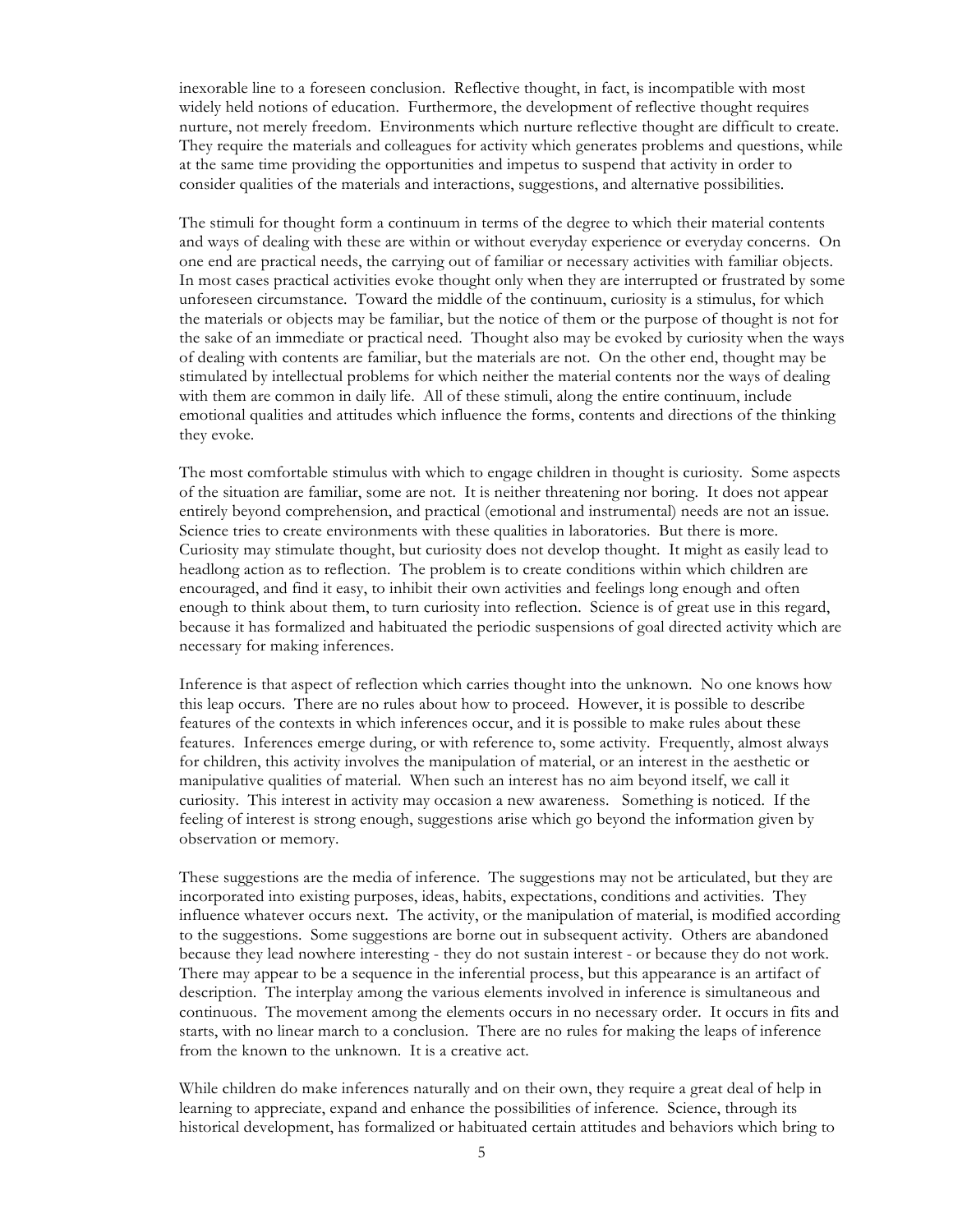inference the possibilities of growth. If children can learn to use these attitudes and behaviors in their own activity, they will have understood something crucial about science. But even more importantly, they will have understood something crucial about using social resources to learn from experience.

Children have a tendency to act and to continue activity until it is interrupted by fatigue or some intervening event. Children also have a tendency to scrutinize, contemplate or muse and to continue doing so until interrupted by fatigue or some intervening event. But children are not very good at combining these tendencies. Science, however, can be very good at this. Some temporary, even partial, inhibition, some periodic suspension of activity is necessary for reflective thought. At the same time the activity can not be totally lost or else the thinking loses its ground and becomes pure fantasy. In the transaction between observant manipulation and inferential suggestion, each modifies the other, back and forth. This is a form of experimentation. During these oscillations there are little discoveries. They are found and lost and found again. This takes time; time which appears to be unproductive. But science can accept this inefficiency.

The periodic inhibitions also allow for some intellectualizing of what is being felt, of the emotional and aesthetic qualities of the experience. When this occurs, inference is opened to suggestions from many facets of a person's past and present experience. Perhaps the greatest human resource for thought is the transaction of life experiences in inference. The suggestions which inference carries into the unknown inherit characteristics from a person's history in culture. Gender, class, ethnicity, geography, even small episodes in people's lives, all infuse these suggestions. They are infused by what is remembered, by what is perceived in the present, by what is felt. Yet, for all the baggage which they carry, the suggestions of inference still have the quality of surprise. They are unexpected because the leap has separated them from the determinism of habit.

The development of this aspect of thought has been almost entirely neglected in the education of children, perhaps because it seems so complex, time-consuming, unpredictable and completely beyond control. These are precisely issues which science has dealt with throughout its history. At various times science has tried to control the ways inferences are made by using social forces to impose rules of procedure, or to define what counts as scientific, or to intimidate people into conformity, sometimes coercively, sometimes simply with the weight of data or authority. Science also has developed attitudes which leave the making of inferences beyond control, but which use social forces to broaden the input into these inferences, multiply the number of suggestions, and contextualize the consequences of acting upon them. These attitudes can help children expand the power of their own abilities to make inferences.

Six aspects of inference-making are enhanced by the attitudes and behaviors which science has habituated from social learning: the observation of phenomena, the resources available as input to suggestions, the contextualization of these suggestions, the manipulation of material according to the suggestions, the use of tools in observation and manipulation, and the tentativeness of knowledge and procedures. All of these aspects should be accounted for in an environment intended to develop children's abilities to make inferences. If the primary concern is the growth of children's thought rather than the canonization of science, then it is more important to use the environment to help children develop lasting attitudes and behaviors which enhance these aspects of inference rather than to acquire any particular information or to rehearse any particular technique regarding these aspects.

It is difficult to discuss the aspects of inference-making because of how thoroughly they permeate and influence each other. For example, observation is influenced by personal and cultural information, context, the material and its manipulation, the tools used, and by uncertainty. Similarly, the personal and cultural resources which inform suggestion are influenced by observation, context, and so on. The aspects of inference are not linear and do not form an activity sequence. It is impossible to anticipate the interplay among these influences and attempts to program their connection would be toxic to the process. Just as for the leap beyond the information given, the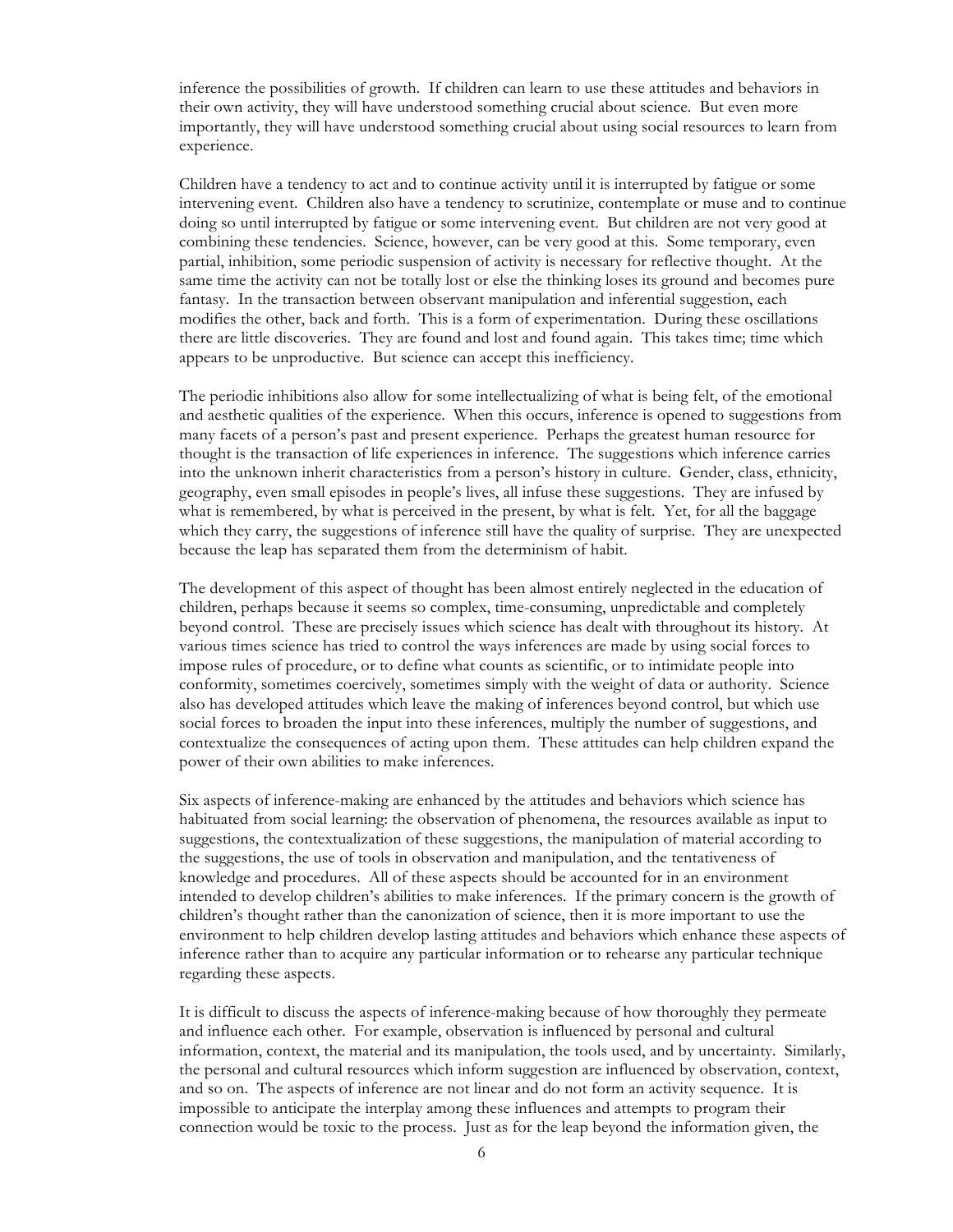interplay among the aspects of inference is something for which there are no rules. Children have to be trusted to do this for themselves.

An environment supportive of the development of observation would be designed to slow down the pace of children's activity. Phenomena can be scrutinized only if they are lingered upon. They can be examined from various perspectives only if various perspectives are taken. The impulse to continue activity once it has begun often interferes with thoughtful observation. The voluntary control of impulsiveness has been formalized by science. Children are informally familiar with such control through their interest in the perspectives of others with whom they interact. It is a rare child who will not pause to consider some phenomenon pointed out by another. If the material is rich with effects, aesthetic qualities or manipulable possibilities, children will linger with it. Observation is further enhanced if the phenomena can be affected by transaction with the material in such a way that the observer's perspective is affected, giving rise to further suggestions for transaction. For this to occur there needs to be some continuity between the material, including ways of dealing with it, and the experience children bring into the transaction.

The need for continuity applies also to the scale and complexity of the material, which affects children's sense of control. If they are overwhelmed, observation is likely to end with the initial impression. Continuity allows children to contextualize the present observation within the framework of previous experience. This gives access to familiar modes of observation which can be utilized in the current activity. Access is improved when the material and its effects are observable through several sensory modalities. Tools for observation provide ways of manipulating or enhancing light, sound, temperature, motion, force and such, and ways of measuring these things to which our bodies are sensitive. The use of even simple tools vastly expands the types of observations that are possible. When participation in the environment is voluntary, when no external pressure sets up the expectation that some particular observation is desirable or correct, when there is opportunity and encouragement to share observations with others, then children can hold a tentative attitude toward their observations. This leaves them open to influence by subsequent experience and the experience of others. Observations in science always wait upon the observation by others of similar or different effects.

A wealth of observation is one source of input into the suggestions generated through inference. An environment supporting the development of inference would be designed to provide access to and to encourage the use of other interpersonal and intrapersonal resources. Not very often in education is a child's own past experience legitimized as a resource for reflective thought. But it is acceptable in science. Science activities can have continuities with the contents, purposes, conceptual frameworks and learning styles which children bring to them. This may stimulate an attitude from which children regard their experience as a resource for inference, and learn to consciously and systematically utilize it. Science as a social form of learning can not, in fact, reject any human resource that goes into making inferences, although in various contexts science has tried to do this. Intuition, imagination, hunches and passion have equal status with data, logic, tradition and authority as sources of input. Science can be very fussy about the outcome of inference, but not about the resources used to stimulate suggestion.

A vast resource for suggestion is interpersonal. Science has formalized collaboration. Part of the learning advantage of collaboration is that it gives the participants access to one another's experience. In this way life histories are drawn into the present, and of particular significance in this regard are attitudes which are sensitive to differences in cultural perspectives and social conditions. The content of suggestions arising through inference is enriched by these differences. As collaborators interact, their perceptions, feelings, skills and suggestions are drawn into the activity. These influence observation, the application of suggestion, the manipulation of material, the use of tools and the degree to which knowledge and procedure are held tentative.

Scale and complexity are issues for children in collaboration. The group needs to be small enough, and the project manageable enough, that the children can be attentive to one another's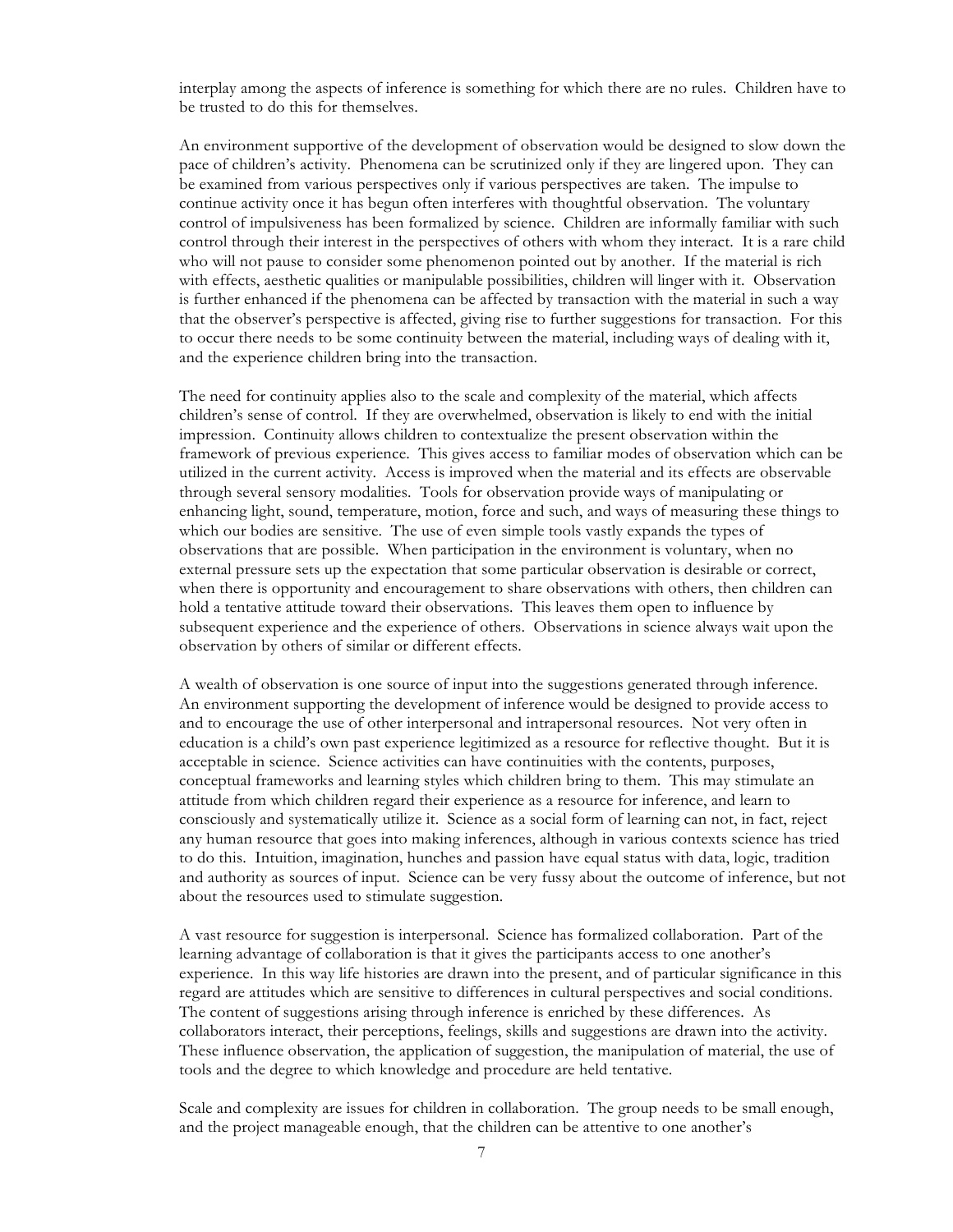contributions. An advantage of collaboration is that invariably the participants' impulses will conflict. A consequence of such conflict is that activity is temporarily suspended. If interest in continuing the activity is strong, and the milieu is cooperative, the suspension becomes an opportunity for thought, and for the consideration of others' perspectives. This use of interpersonal conflict for the elaboration of thought can become a model to children for the use of conflicting intrapersonal impulses or ideas.

The development of suggestions arising in inference occurs through contextualizing them. In this aspect of reflective thought, conflicting impulses, observations and ideas are incorporated into existing conditions, purposes and frameworks to test their effects. It is a kind of mental experimentation. The pauses in activity are used to entertain alternative suggestions, to consider alternative courses of action and their possible consequences. Ideas are related to each other. Relationships are imagined or temporarily constructed among things or events that previously seemed unrelated. Metaphors and models are made.

All of the aspects of inference are affected by this. For example, observation clearly is affected by what observers think they are looking for. Manipulation of material is affected by the anticipation of consequences and by the purposes in mind, or by the conceptual framework within which it occurs. Science has formalized and habituated the entertaining of alternative suggestions, and speculation about the various possible outcomes of these suggestions. It has formalized also the contextualizing of suggestions within the conditions and purposes of ongoing inquiry, and also within the framework of inherited theories, models, historical trends, and the accumulated data, results and speculations of other investigations.

A scientific environment can help children develop the attitudes of openness, patience and honesty required for the speculative aspect of inference. Children have a tendency to act on the first suggestion that comes to mind. But they can learn to use the suggestions of others, or to search the environment, the material or their own past experience for alternative suggestions. They can learn to use these suggestions in the development of purposes which guide activity. Since all the aspects of inference are synchronous, the development of purposes for the activity occurs as an ongoing feature of the activity. Reflection turns impulse into purpose. The impulses to take particular action, and the suggestions which stimulate them, are continuously transformed into or conformed to ongoing purposes. Purposes are modified as a result. If children are open to these changes, they end up accomplishing something they did not start out to do. The course which activity actually takes is unanticipated. The outcomes are unexpected.

Children have a tendency to jump to conclusions as well as to act on impulse. A scientific environment for children can facilitate the preliminary relation of ideas, things and events. This can be done with material that is rich in possibilities for manipulation and interpretation, and that can be incorporated into many purposes in many ways. It can be done with models of things, events or systems which can be played with, modified and utilized in activity. Of enormous importance to children in facilitating the relation of ideas is the opportunity to utilize all of their sensory modalities. The use of visual, auditory, tactile and kinetic modes not only expands the variety of input, it also allows the formation of cross-modal metaphors. Such metaphors open funds of experience and frames of mind which otherwise would be overlooked or inaccessible. Through the modalities and metaphors they become available as resources for thought. An attitude supporting a similar synergy has developed in the interdisciplinary activities of science.

Perhaps near the heart of science, and certainly at its emotional core, is the manipulation of physical material according to the suggestions of inference. It is unlikely that science would have evolved as a vast social enterprise were it not for an interest in the manipulation of physical objects. Even highly theoretical activities in science are grounded in this interest. Educational practice does not usually consider manipulation to be an aspect of thought. Usually, manipulation is considered as something to be thought about, or as something that provides experience for thought. But in the process of inference-making, manipulation plays as important a role as observation or memory or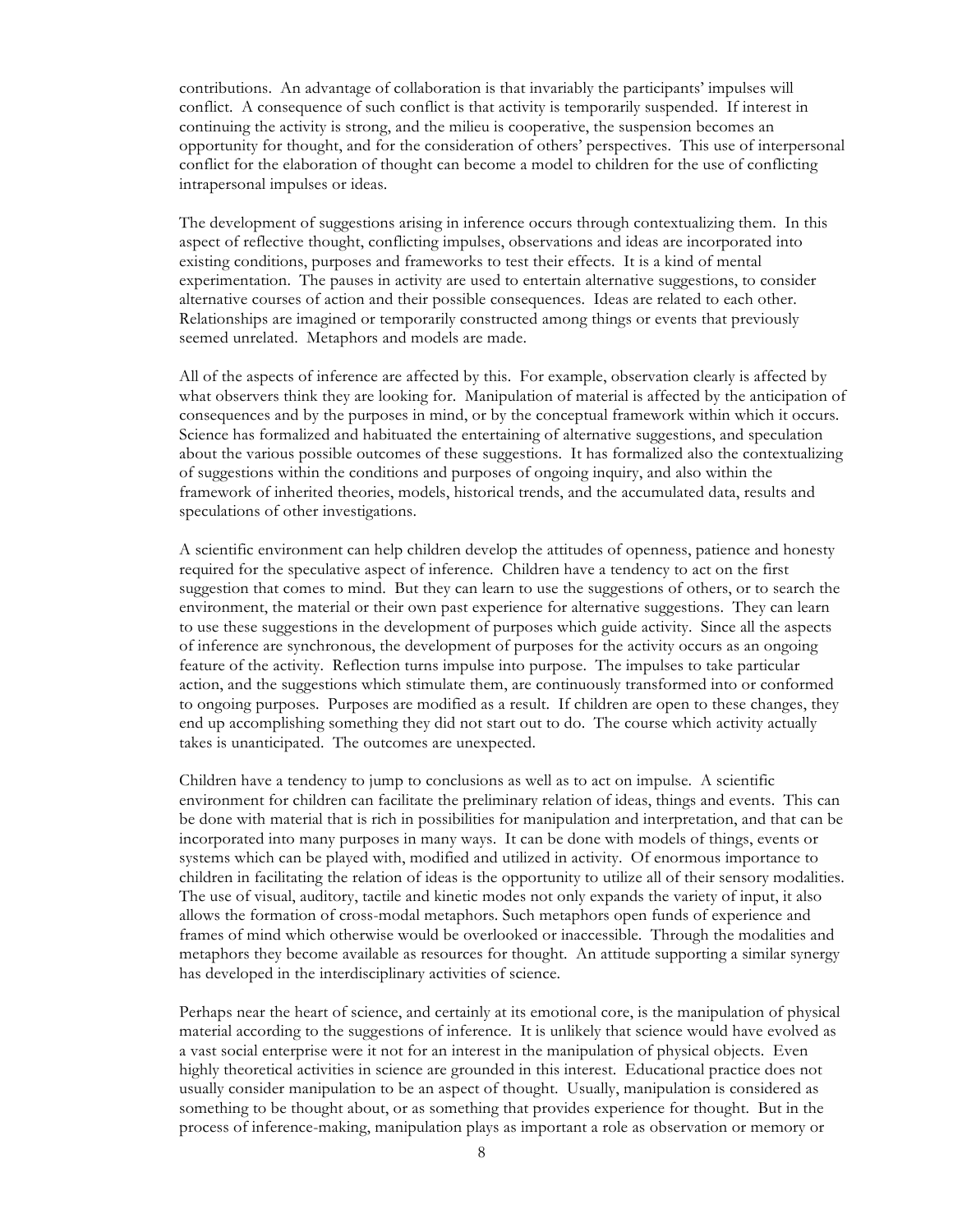imagination. Relentless mental activity can be as thoughtless as relentless physical activity. Some temporary, even partial, inhibition, some periodic suspension of mental activity is necessary for reflective thought. The pauses provide opportunities to act on the basis of suggestions arising in inference. In science, this activity usually means manipulation of some physical material. It means much the same in the arts.

An interest in the aesthetic qualities of material and the aesthetic effects of manipulating material are fundamental features of children's behavior. An environment supporting the development of inference would be attentive to and collaborate with this interest. Materials would be available that have intrinsic aesthetic appeal and that have special potential for aesthetic manipulation. Such material holds interest and maintains the interplay between physical and mental activity. It also keeps motivation in the present and within the activity itself. The manipulation of material applies not only to curiosity about effects or experimentation, but also to the creation or construction of objects, devices, effects and events. If in the course of such activity are produced aesthetically interesting sounds, sights, shapes, color, movement or interactions, the depth and breadth of experience is enhanced.

The role of aesthetic sense throughout the history of science has been well documented. Often it is described as a source of criteria in shaping theories or models. But its influence is equally strong with regard to qualities of the material, the ways material is manipulated, and to the shaping of apparatus and tools for manipulation. Neither science nor inference would lead to learning without the manipulation of material. It creates new opportunities for observation and altered contexts for the relation of ideas. It manifests or reveals the consequences of suggestions. It tests how the suggestions work, how they affect activity, how they fit the behavior of things. Experiments are manipulations of material according to the suggestions of inference. All the qualities of the experimental experience feed back into the process of inference, providing new resources for suggestion. Everything that is called a conclusion in science is a consequence of manipulating material.

Tools not only provide a means of manipulation, they also suggest ways of manipulating material that otherwise would not occur. The history of science is also a history of tool making and of tool use. Tools are an indispensable part of the development of scientific thought, and an integral aspect of inference-making. It is arguable that were it not for the use of tools, inference would never have developed a central role in reflective thought. Using a tool is like putting a thought between oneself and an object. It opens new dimensions of observation. It gives control over impulses. It shapes purpose. It allows suggestion to be elaborated and tested.

Children are fascinated by the use of tools. They are aware of how empowering a skill with tools can be. An environment which supports the development of inference in children must provide access to tools. The empowering and liberating effects of tool use depend on a balance with the other aspects of inference. Tool use can become rote and thoughtless, just as manipulation or the connecting of ideas can become so. Thought can be enslaved to methods or techniques. But if all of the aspects of inference come into play, they correct and modify each other. They never ossify and settle into irreversible habit. They retain a tentative quality.

All of the conclusions of science are tentative. All of its facts, rules, laws, procedures, even its objects, are tentative. Perhaps the most significant achievement of science is that it has formalized this characteristic of social transaction into a principle of learning. It fits excellently the way in which children go about their construction of reality. It applies to all of the aspects of inference: to observation, resources, contextualization, manipulation and tool use. It leaves an open mind. Children may temporarily cling to a favorite idea or practice, but they usually are willing to reconstruct these, given evidence, social support and time enough. Science can help children with these givens, and can help to bring the tentativeness closer to the present.

In many of its manifestations the result of scientific activity appears to be unambiguous and final.